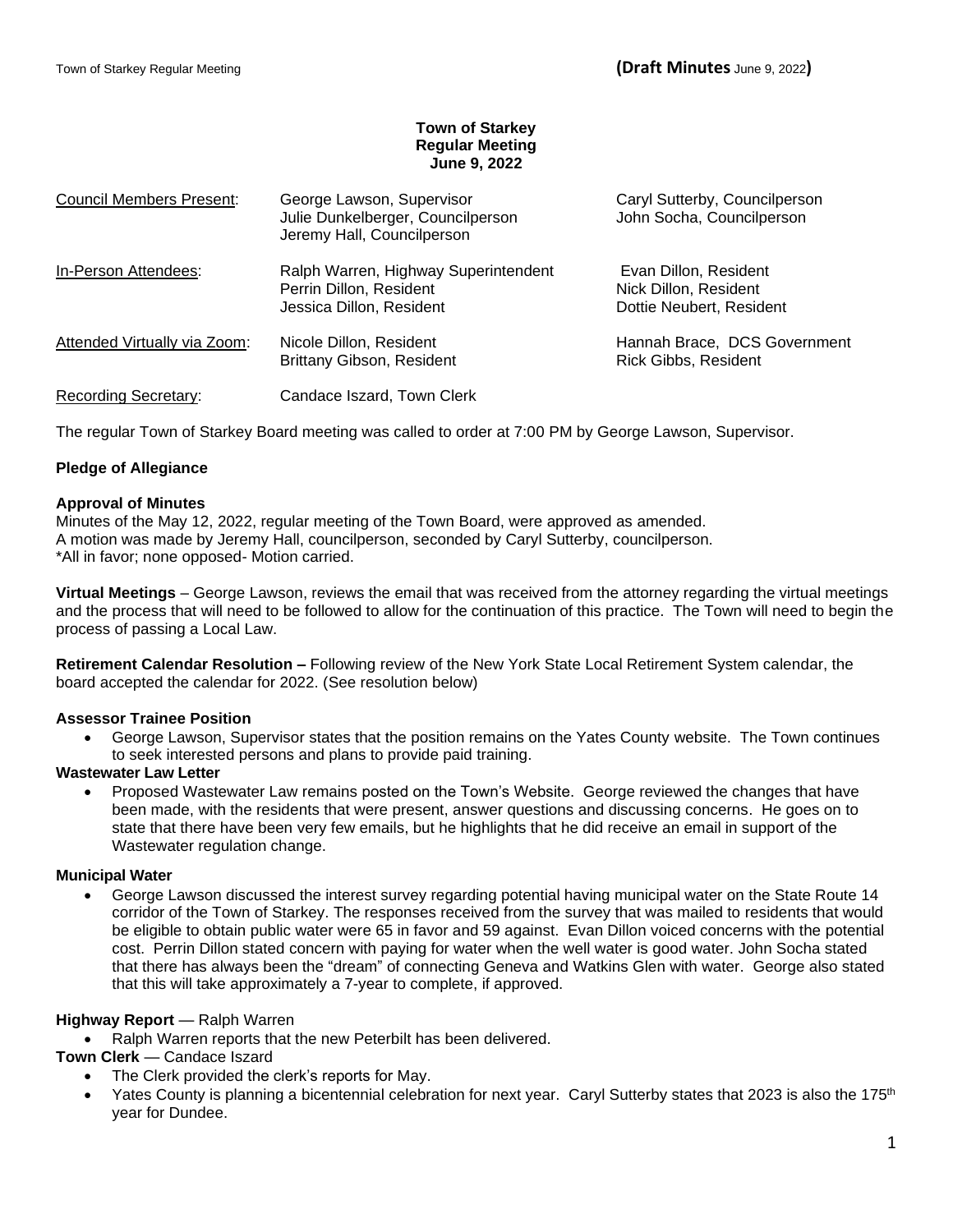# **Resolutions**

| RESOLUTION 19-2022<br><b>Retirement Calendar</b><br>On a motion by Jeremy Hall, councilperson, seconded by Caryl Sutterby, councilperson the following resolution<br>was                                                                                                                                                             |                                            |                    |                                                               |                                                    |                                                                                                           |                                          |                  |                           |                   |  |
|--------------------------------------------------------------------------------------------------------------------------------------------------------------------------------------------------------------------------------------------------------------------------------------------------------------------------------------|--------------------------------------------|--------------------|---------------------------------------------------------------|----------------------------------------------------|-----------------------------------------------------------------------------------------------------------|------------------------------------------|------------------|---------------------------|-------------------|--|
| <b>ADOPTED</b><br>George Lawson, Caryl Sutterby, Julie Dunkelberger, John Socha, Jeremy Hall<br>Ayes 5<br>Nays 0                                                                                                                                                                                                                     |                                            |                    |                                                               |                                                    |                                                                                                           |                                          |                  |                           |                   |  |
| Office of the New York State Comptroller<br><b>Received Date</b><br>New York State and Local Retirement System<br>110 State Street, Albany, New York 12244-0001<br>Please type or print clearly<br>In blue or black ink                                                                                                              |                                            |                    |                                                               |                                                    | <b>Standard Work Day and</b><br><b>Reporting Resolution for</b><br><b>Elected and Appointed Officials</b> |                                          |                  |                           |                   |  |
| <b>Employer Location Code</b><br><b>RS 2417-A</b><br>SEE INSTRUCTIONS FOR COMPLETING FORM ON REVERSE SIDE<br>l 8<br>7<br>0<br>4<br>3<br>(Rev.11/19)                                                                                                                                                                                  |                                            |                    |                                                               |                                                    |                                                                                                           |                                          |                  |                           |                   |  |
| BE IT RESOLVED, that the Town of Starkey                                                                                                                                                                                                                                                                                             |                                            | (Name of Employer) | 1.30478                                                       | (Location Code)                                    | hereby established the following standard work days for these titles and will                             |                                          |                  |                           |                   |  |
| report the officials to the New York State and Local Retirement based on their record of activities:                                                                                                                                                                                                                                 |                                            |                    |                                                               |                                                    |                                                                                                           |                                          |                  |                           |                   |  |
| <b>Name</b>                                                                                                                                                                                                                                                                                                                          | <b>Social</b><br>Security<br><b>Number</b> | <b>NYSLRS ID</b>   | <b>Title</b>                                                  | <b>Current Term</b><br>Begin & End<br><b>Dates</b> | <b>Standard Work</b><br>Day                                                                               | Record of<br><b>Activities</b><br>Result | Not<br>Submitted | Pay<br>Frequency          | Tier <sub>1</sub> |  |
| <b>Elected Officials:</b>                                                                                                                                                                                                                                                                                                            |                                            |                    |                                                               |                                                    |                                                                                                           |                                          |                  |                           |                   |  |
| Carrie A. Wood                                                                                                                                                                                                                                                                                                                       | 4785                                       | R13055692          | <b>Town Justice</b>                                           | 1/1/2022-12/31/2025                                | 6.00                                                                                                      | 5.87                                     |                  | bi-weekly                 | $\Box$            |  |
| Ralph Warren                                                                                                                                                                                                                                                                                                                         | 7928                                       | 393866115          | <b>Highway Superintendent</b>                                 | 1/1/2022-12/31/2025                                | 8.00                                                                                                      | 31.13                                    | ✔                | bi-weekly                 | П                 |  |
|                                                                                                                                                                                                                                                                                                                                      |                                            |                    |                                                               |                                                    |                                                                                                           |                                          | П                |                           |                   |  |
| <b>Appointed Officials:</b>                                                                                                                                                                                                                                                                                                          |                                            |                    |                                                               |                                                    |                                                                                                           |                                          |                  |                           |                   |  |
| <b>Brian Shriver</b>                                                                                                                                                                                                                                                                                                                 | 6196                                       | 6277555-6          | <b>Code Enforcement Officer</b>                               | 1/1/2022-12/31/2025                                | 6.00                                                                                                      | 23.29                                    | ✔                | bi-weeklv                 | m.                |  |
| Jerri McDaniel                                                                                                                                                                                                                                                                                                                       | 0960                                       | 6048949-9          | Assessor's Aide                                               | 1/1/2022-12/31/2022                                | 6.00                                                                                                      | 8.66                                     | П                | bi-weekly                 | П                 |  |
| Jerri McDaniel                                                                                                                                                                                                                                                                                                                       | 0960                                       | 6048949-9          | <b>Court Clerk</b>                                            | 1/1/2022-12/31/2022                                | 6.00                                                                                                      | 14 45                                    | П                | bi-weekly                 | П                 |  |
| Candace J. Iszard                                                                                                                                                                                                                                                                                                                    |                                            |                    | secretary/clerk of the governing board of the TOWN Of Starkey |                                                    |                                                                                                           |                                          |                  | of the State of New York. |                   |  |
| (Name of Secretary or Clerk)                                                                                                                                                                                                                                                                                                         |                                            |                    | (Circle and)                                                  |                                                    | (Name of Employer)                                                                                        |                                          |                  |                           |                   |  |
| $_{\text{day of}}$ June $_{\text{.20}}$ 22<br>do hereby certify that I have compared the foregoing with the original resolution passed by such board at a legally convened meeting held on the $\frac{9}{2}$<br>on file as part of the minutes of such meeting, and that same is a true copy thereof and the whole of such original. |                                            |                    |                                                               |                                                    |                                                                                                           |                                          |                  |                           |                   |  |
| on this 9 day of June<br>$20^{22}$<br>IN WITNESS WHEREOF, I have hereunto set my hand and the seal of the Town of Starkey                                                                                                                                                                                                            |                                            |                    |                                                               |                                                    |                                                                                                           |                                          |                  |                           |                   |  |
|                                                                                                                                                                                                                                                                                                                                      |                                            |                    |                                                               | (Name of Employer)                                 |                                                                                                           |                                          |                  |                           |                   |  |
| (Signature of Secretary or Clerk)<br>Affidavit of Posting: I. Candace J. Iszard<br>being duly sworn, deposes and says that the posting of the Resolution began on                                                                                                                                                                    |                                            |                    |                                                               |                                                    |                                                                                                           |                                          |                  |                           |                   |  |
| (Name of Secretary or Clerk)<br>June 15th, 2022 and continued for at least 30 days. That the Resolution was available to the public on the:                                                                                                                                                                                          |                                            |                    |                                                               |                                                    |                                                                                                           |                                          |                  |                           |                   |  |
| (Date)<br>Employer's website at: WWW.townofstarkey.org<br>ш                                                                                                                                                                                                                                                                          |                                            |                    |                                                               |                                                    |                                                                                                           |                                          |                  |                           |                   |  |
| 40 Seneca St. Dundee, NY 14837<br>Official sign board at:<br>(seal)                                                                                                                                                                                                                                                                  |                                            |                    |                                                               |                                                    |                                                                                                           |                                          |                  |                           |                   |  |
| Main entrance Secretary or Clerk's office at: 40 Seneca St. Dundee, NY 14837<br>Page $\frac{1}{\text{of}}$ of $1$<br>▉<br>(for additional rows, attach a RS 2417-B form.)                                                                                                                                                            |                                            |                    |                                                               |                                                    |                                                                                                           |                                          |                  |                           |                   |  |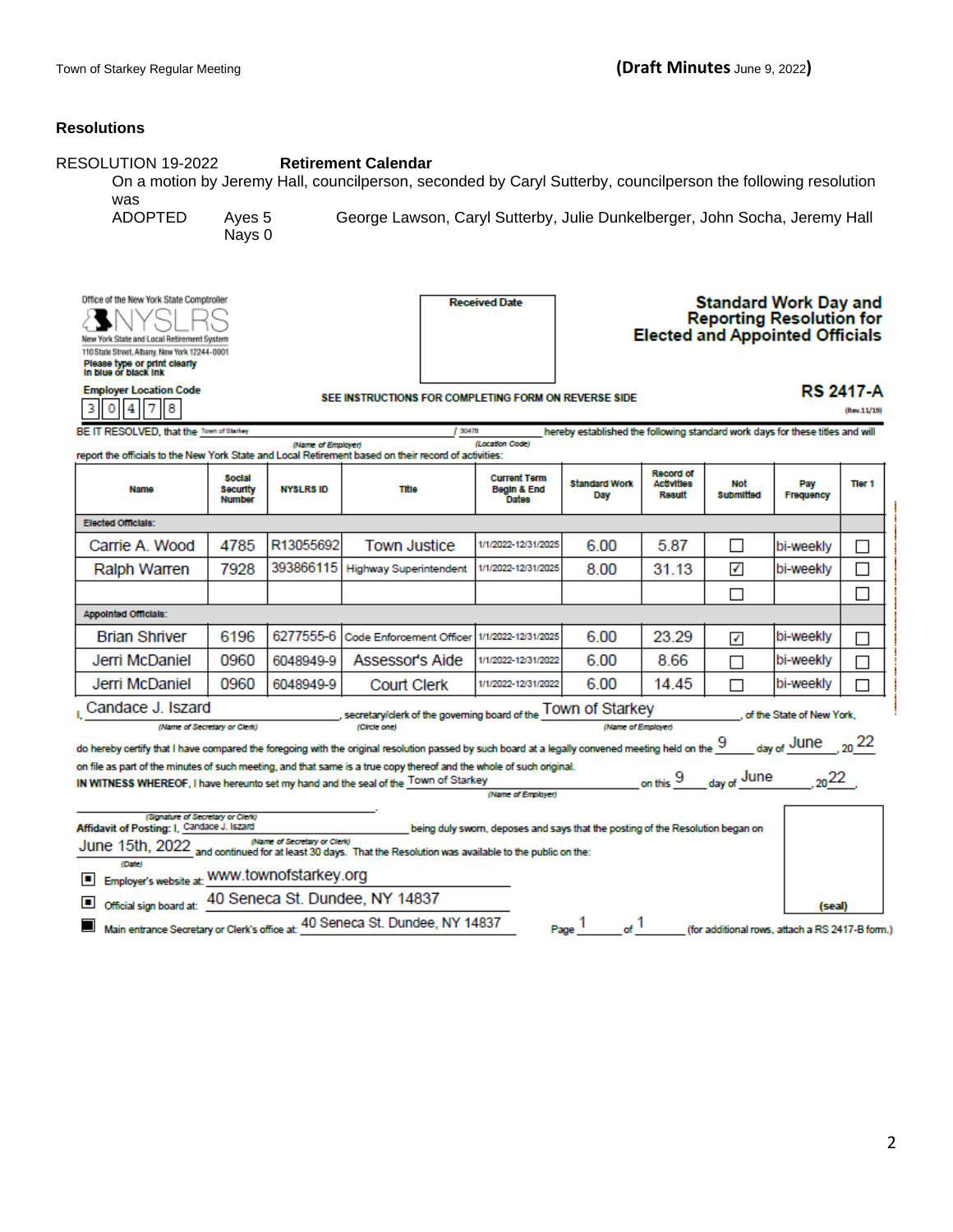#### RESOLUTION 20-2022

RESOLVED that the Town Board, Town of Starkey does hereby adopt the resolution as follows:

#### **RESOLUTION AUTHORIZING SCHEDULING OF PUBLIC HEARING FOR A PROPOSED LOCAL LAW ENTITLED "A LOCAL LAW AUTHORIZING THE TOWN BOARD TO USE VIDEOCONFERENCING TECHNOLOGY TO PARTICIPATE IN PUBLIC MEETINGS"**

**WHEREAS**, the Town Board of the Town of Starkey, after due deliberation, finds it in the best interests of the Town to schedule a public hearing to solicit public comment upon a proposed Local Law entitled "A Local Law authorizing the Town Board to use videoconferencing technology to participate in public meetings"; and

**WHEREAS**, the Town Board of the Town of Starkey has reviewed the draft of the aforementioned proposed Local Law attached hereto and deems it in the best interests of the Town of Starkey to proceed in accordance the Laws of the State of New York in adopting said Local Law.

**NOW, THEREFORE**, **BE IT RESOLVED**, that the Town Clerk be, and she hereby is, directed to schedule a public hearing to be held on July 14<sup>th</sup>, 2022, at 7:10 p.m. at the Starkey Town Hall, 40 Seneca Street, Dundee, New York; and be it further

**RESOLVED**, that the Town Clerk, be and hereby is, authorized to forward to the official newspaper of the Town a Notice of Public Hearing in the form substantially the same as that attached hereto; and be it further

**RESOLVED**, that the Town Clerk be, and she hereby is, directed to post a copy of the proposed Local Law on the Town of Starkey sign board and take any and all other necessary actions to properly bring the aforementioned Local Law before the Town Board of the Town of Starkey for its consideration.

I, Candace Iszard, Town Clerk of the Town of Starkey do hereby certify that the aforementioned resolution was adopted by the Town Board of the Town of Starkey on May 9<sup>th</sup>, 2022, by the following vote:

| <b>Nay</b> |
|------------|
|            |
|            |
|            |
|            |
|            |
|            |

#### RESOLUTION 21-2022 **Public Hearing for Highway Superintendent Term Change**

On a motion by Caryl Sutterby, councilperson, seconded by John Socha, councilmen, the following resolution was ADOPTED Ayes 5 George Lawson, Caryl Sutterby, Julie Dunkelberger, John Socha, Jeremy Hall Nays 0

RESOLVED that the Town Board, Town of Starkey does hereby authorize the scheduling of a public hearing on July 14th, 2022, at 7:00 pm to consider changing the consider changing the 2-year term for Highway Superintendent to a 4-year term.

## RESOLUTION 23-2022 **Public Hearing for Highway Superintendent Term Change**

On a motion by Jeremy Hall, councilperson, seconded by Caryl Sutterby, councilmen, the following resolution was ADOPTED Ayes 5 George Lawson, Caryl Sutterby, Julie Dunkelberger, John Socha, Jeremy Hall Nays 0

RESOLVED that the Town Board, Town of Starkey does hereby made Holiday and Sick Time retroactive for the 2022 calendar year beginning 1/1/2022, as the handbook was not adopted until April 14, 2022.